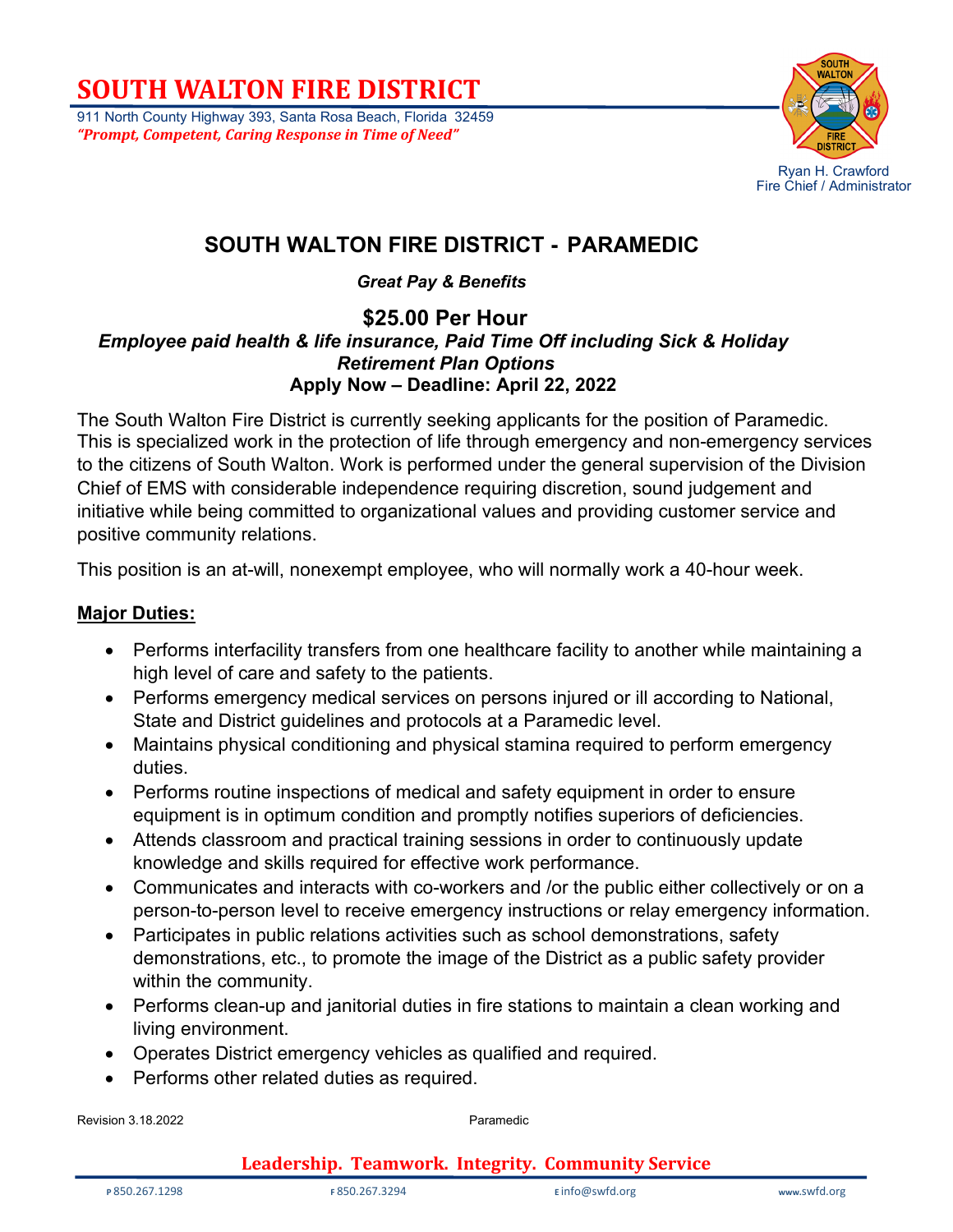911 North County Highway 393, Santa Rosa Beach, Florida 32459 *"Prompt, Competent, Caring Response in Time of Need"*



#### **Knowledge Required for the Position:**

- Knowledge of District policies, guidelines, protocols, and related ordinances
- Knowledge of the Incident Management System (ICS)
- Knowledge of the street system and physical layout of the District
- Knowledge of emergency medical care methods, techniques, and equipment
- Skilled in the use of tools, equipment, and apparatus to rescue or provide emergency medical care
- Skilled in operating a computer
- Skilled in effective and efficient oral and written communication
- Ability to understand and follow written and oral instructions
- Ability to establish and maintain cooperative relationships with fellow employees and the public
- Ability to perform duties in a safe and effective manner under stressful situations and conditions
- Ability to perform heavy manual labor

#### **Supervisory Controls:**

Reports to the Division Chief of EMS

### **Physical Demands:**

The following physical requirements provide guidelines for the standards that apply: Tasks involve the intermittent performance of extremely physically demanding work, typically involving some combination of reaching, bending, stooping, kneeling, crouching, running, climbing, and that may involve lifting, carrying, pushing, and/or pulling of heavy objects, such as in the event of transporting a patient in the performance of rescue operations. Tasks include working around moving parts, vehicles, equipment, carts, and materials handling, where extremely heightened awareness to surroundings and environment is essential in the preservation of life and property.

• Must successfully pass the Fire District's medical/physical, drug screen and background check requirements as a condition of employment.

#### **Work Environment**

Revision 3.18.2022 **Paramedic** The work is typically performed at the fire station, emergency scenes or medical facilities. Outside work may occasionally be performed in emergency conditions which may often involve extreme danger and exertion under stressful and hazardous conditions such as hazardous materials, cramped conditions, downed power lines, in and among moving vehicles in varying and inclement weather, among others.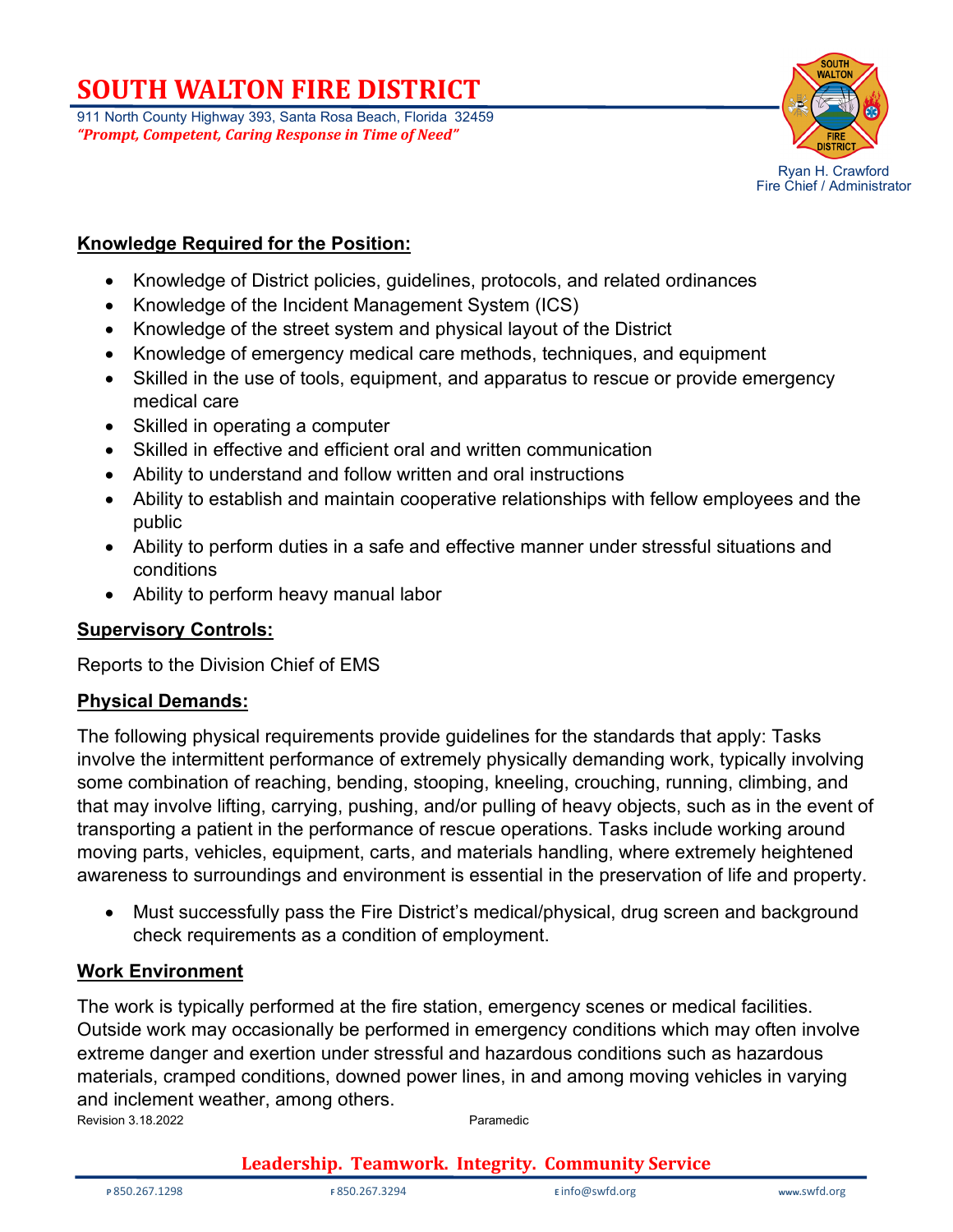911 North County Highway 393, Santa Rosa Beach, Florida 32459 *"Prompt, Competent, Caring Response in Time of Need"*



NOTE: Reasonable accommodation considerations will be made for otherwise qualified individuals with a disability.

#### **Supervisory and Management Responsibility:**

None

#### **Minimum Qualifications:**

- Minimum of one (1) year experience as a Lead Paramedic in a high-volume service with focus on 911 and interfacility transports (2 years' experience preferred)
- High school diploma or equivalent
- Must possess a State of Florida Paramedic Certification (Fire Standards not required)
- Valid Florida Driver's License with acceptable driving record
- 16-hour Emergency Vehicle Operations Certificate (EVOC) required
- Current American Heart Association BLS Provider CPR Certification
- Current American Heart Association ACLS Provider Certification
- Current American Heart Association PALS Provider Certification (preferred) mandatory within six months of hire
- Current Pre-Hospital Trauma Life Support Certification (preferred) mandatory with 12 months of hire
- National Incident Management System Certification IS-100 and IS-200
- Must be a non-smoking/non-tobacco using person, both on and off the job, at the time of employment and maintain same non-smoking and non-use throughout the term of employment.

**How to Apply:** Applications/Resumes may be submitted by mail, fax or email to the following no later than Friday, April 22, 2022.

South Walton Fire District 911 N. County Highway 393 Santa Rosa Beach, FL 32459 850-267-1298 (Office) 850-267-3294 (fax) [career@swfd.org](mailto:career@swfd.org) [www.swfd.org](http://www.swfd.org/)

Online Application:

Paramedic https://www.swfd.org/SWFD/media/data/pdf/Admin - Application.pdf